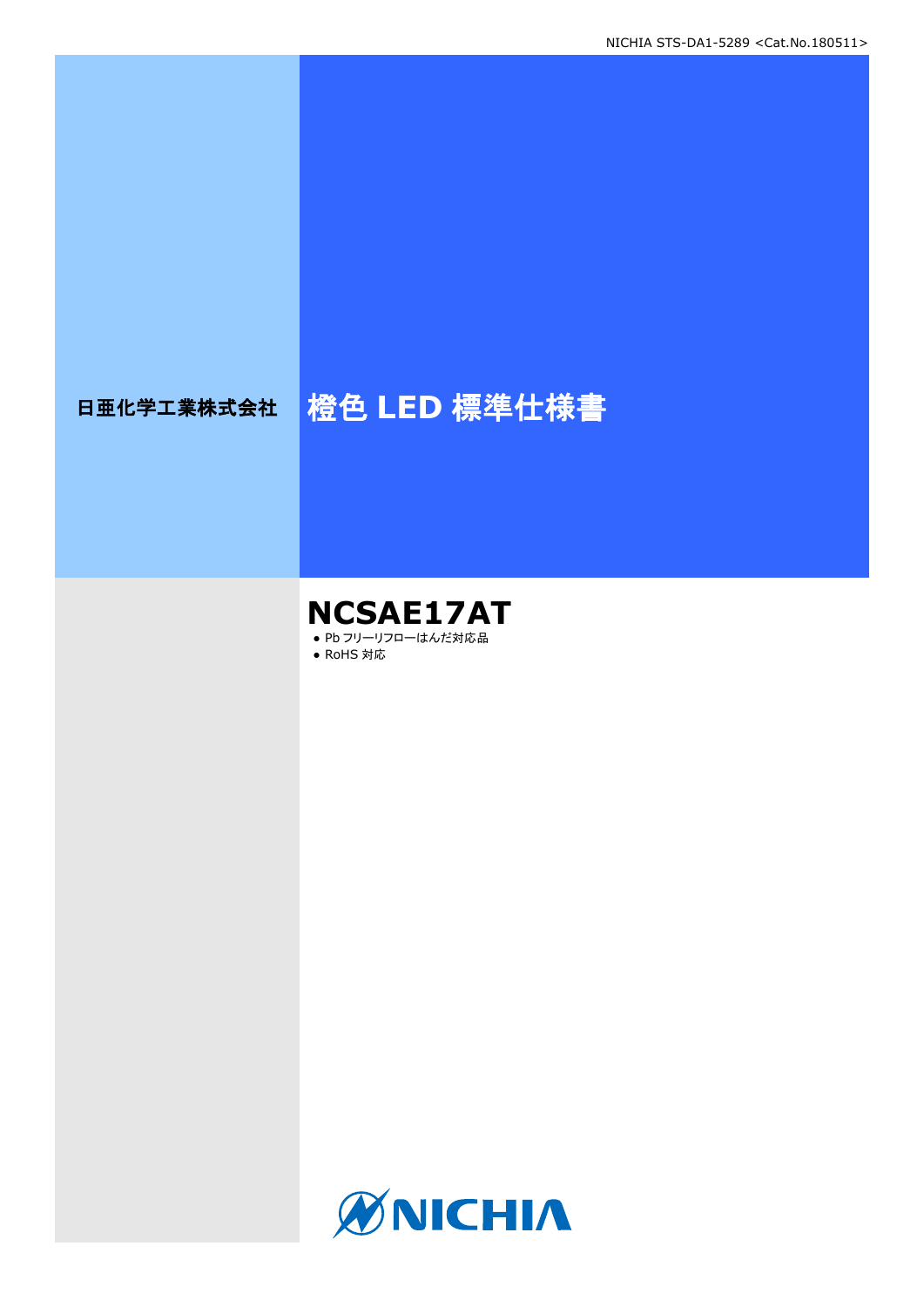### 規格

### (1) 絶対最大定格

| 項目        | 記号                | 最大定格           | 単位 |
|-----------|-------------------|----------------|----|
| 順電流       | ΙF                | 700            | mA |
| パルス順電流    | $I_{\mathsf{FP}}$ | 1000           | mA |
| 逆電圧       | $V_{R}$           | 5              | v  |
| 許容損失      | $P_D$             | 2.31           | W  |
| 動作温度      | $T_{\text{opr}}$  | $-40 \sim 100$ | °C |
| 保存温度      | $T_{\text{stg}}$  | $-40 \sim 100$ | °C |
| ジャンクション温度 |                   | 135            | ۰c |

\* Tc=25°C での値です。

\* IFP条件は、パルス幅 10ms 以下、デューティー比は 10%以下です。

#### (2) 特性

| 項目   |   | 記号                      | 条件            | 標準              | 最大  | 単位   |
|------|---|-------------------------|---------------|-----------------|-----|------|
| 順電圧  |   | $\mathsf{V}_\mathsf{F}$ | $I_F = 350mA$ | 3.0             | -   |      |
| 逆電流  |   | ${\rm I}_{\mathsf{R}}$  | $V_R = 5V$    | $\qquad \qquad$ | -   | μA   |
| 光束   |   | $\Phi_{\rm v}$          | $I_F = 350mA$ | 124             | -   | lm   |
|      | X |                         | $I_F = 350mA$ | 0.567           | -   |      |
| 色度座標 |   | -                       | $I_F = 350mA$ | 0.419           | -   |      |
| 熱抵抗  |   | $R_{\theta$ JC          |               | 0.5             | 1.0 | °C/W |

\* Tc=25°C での値です。

\* 光束は、CIE 127:2007 に準拠した国家標準校正値と整合をとっています。

\* 色度座標は、CIE 1931 色度図に基づくものとします。

\* 熱抵抗 Rejcはソフトウェアによる熱解析シミュレーションなどの論理的な解析を実施する際に有効な数値であり、ダイスから Tc測定ポイントまでの熱抵抗 を表しています(使用基板:アルミ基板 t=1.5mm、絶縁層 t=0.12mm)。

\* 熱抵抗に関する詳細は注意事項(6)熱の発生 を参照ください。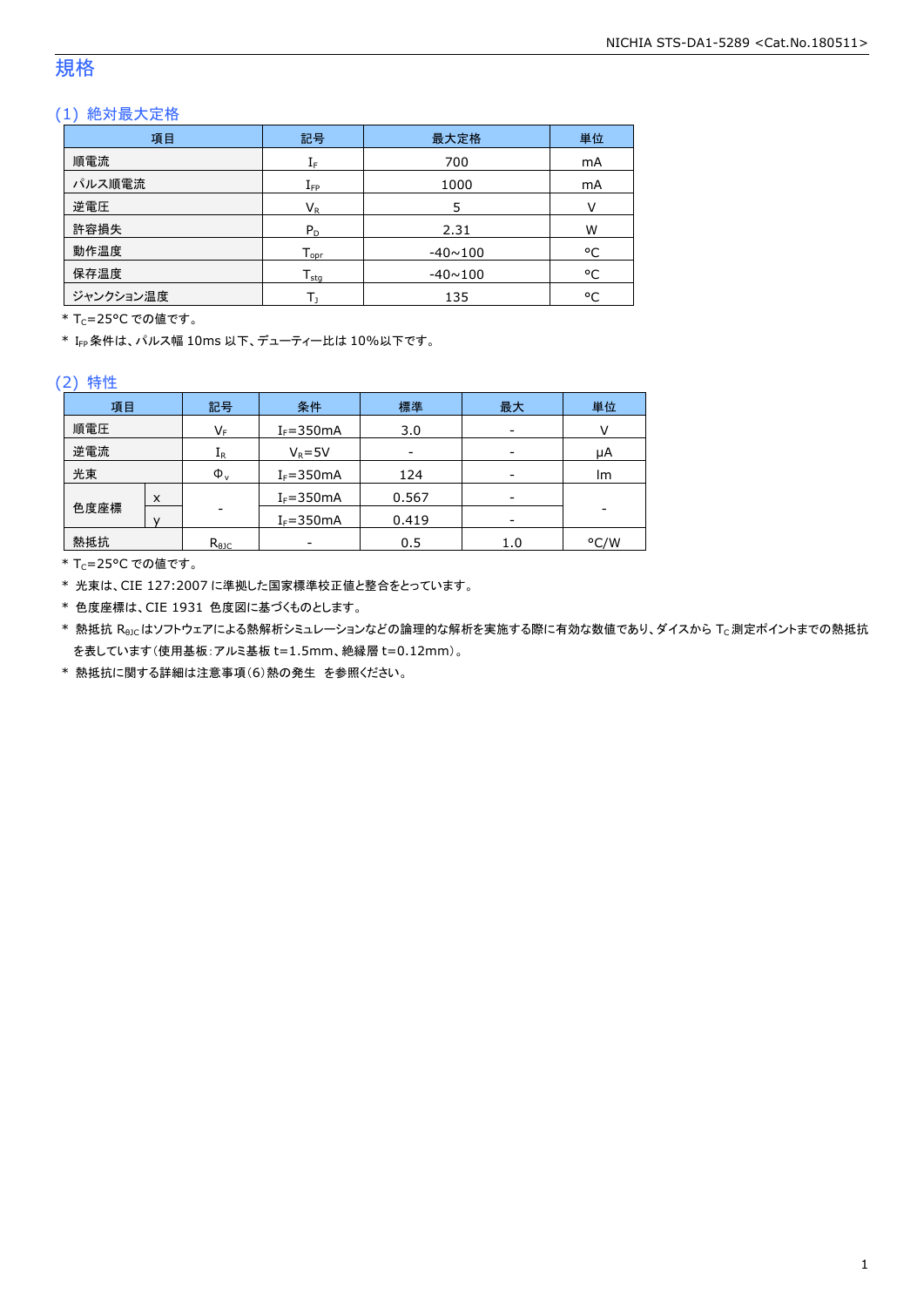## ランク分け

| 項目  | ランク  | 最小  | 最大  | 単位 |  |
|-----|------|-----|-----|----|--|
|     | M21  | 3.2 | 3.3 |    |  |
| 順電圧 | M1   | 3.0 | 3.2 | ٧  |  |
|     | L2   | 2.8 | 3.0 |    |  |
|     | L12  | 2.7 | 2.8 |    |  |
| 逆電流 |      | -   | 50  | μA |  |
| 光束  | D115 | 115 | 135 | lm |  |

色度範囲

|   | ランク Lea |        |        |        |
|---|---------|--------|--------|--------|
| x | 0.5787  | 0.5398 | 0.5509 | 0.5926 |
| v | 0.4033  | 0.4422 | 0.4481 | 0.4074 |

\* Tc=25°C での値です。

\* 順電圧は±0.05V の公差があります。

\* 光束は±6%の公差があります。

\* 色度は±0.006 の公差があります。

\* 1 注文単位に対して上記のランクを納入します。又、その納入比率は問わないものとします。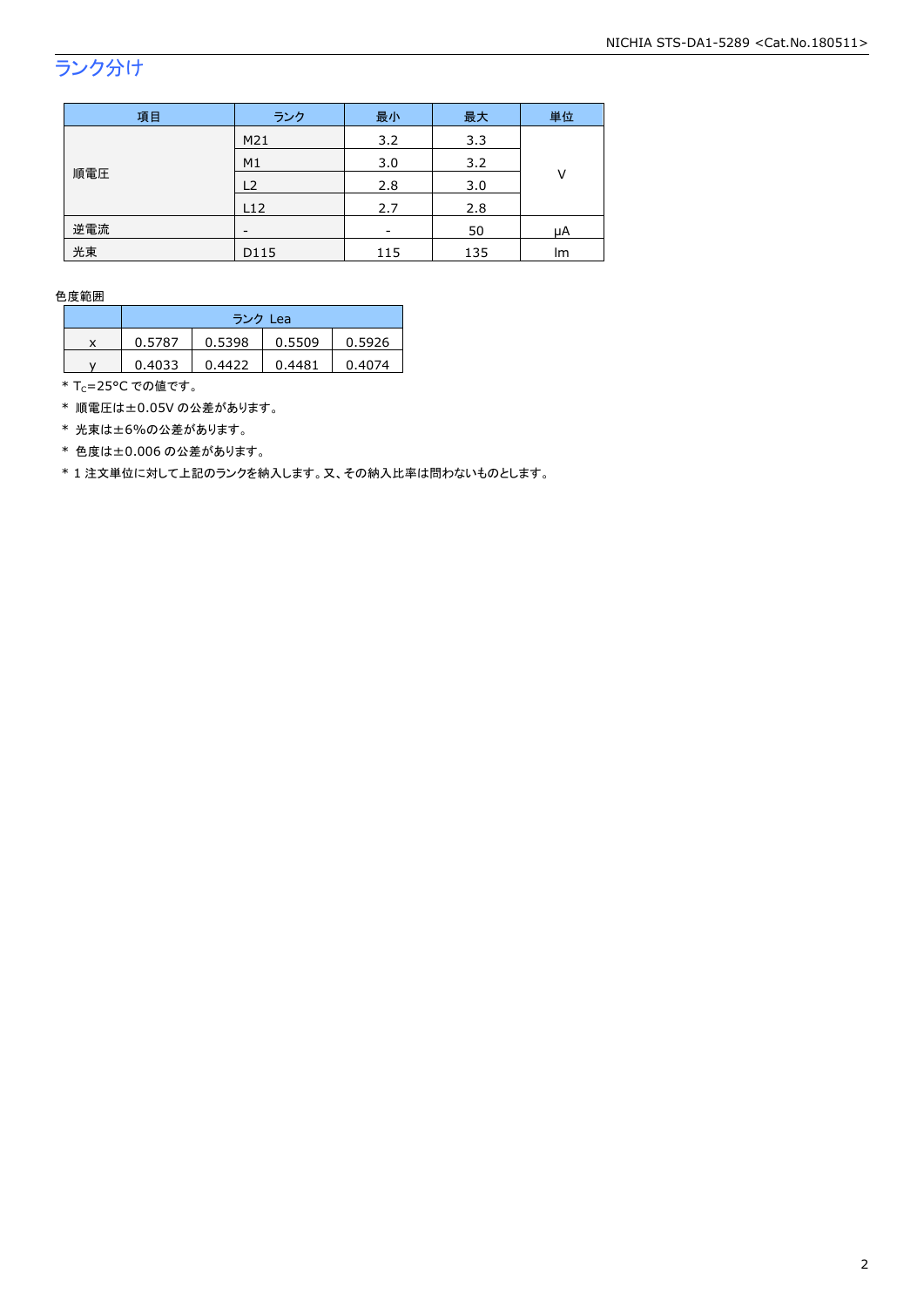色度図

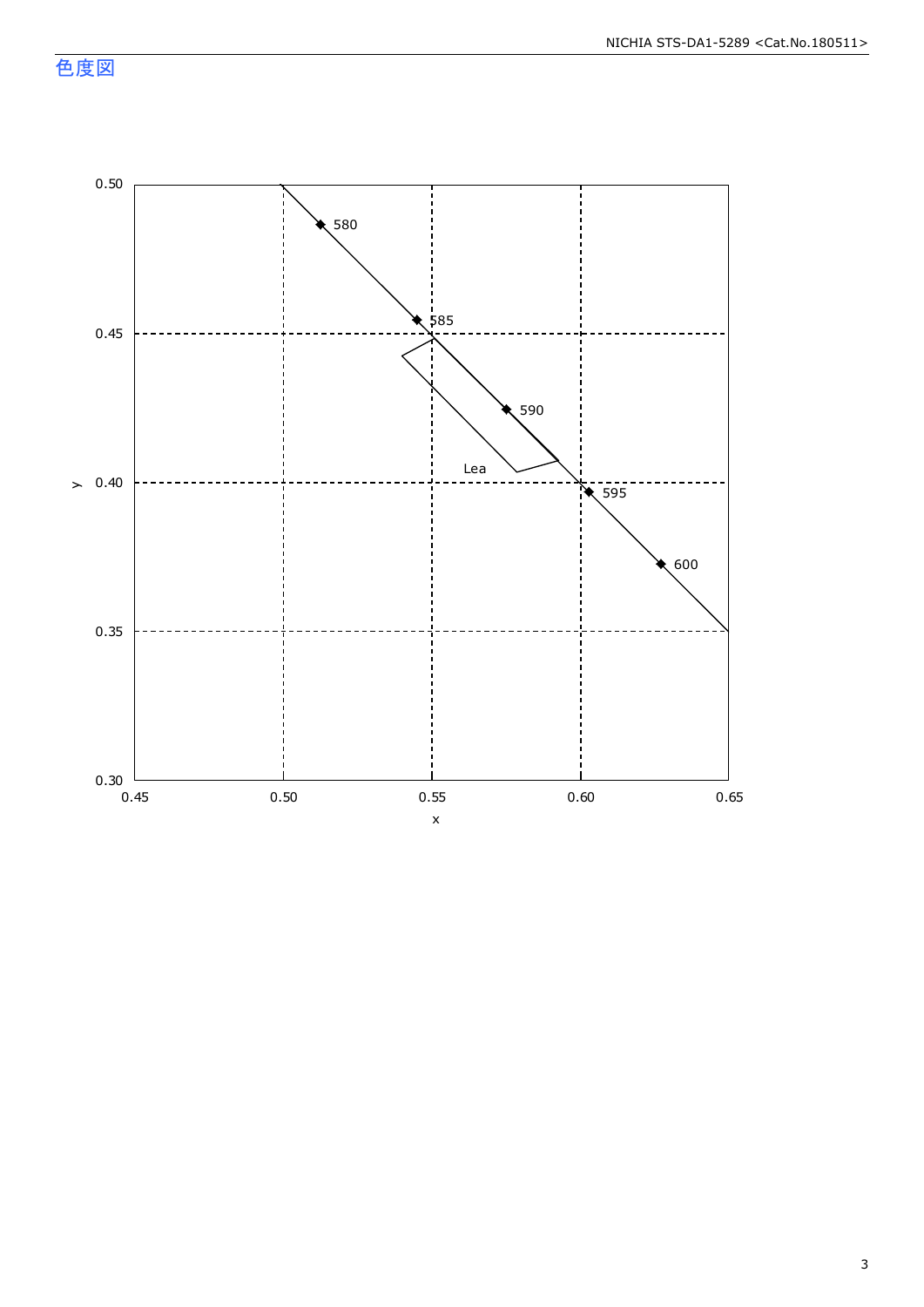### 外形寸法

管理番号 No.







| 項目 Item                                      | 内容 Description                                                           |
|----------------------------------------------|--------------------------------------------------------------------------|
| パッケージ材質<br>Package Materials                 | シリコーン樹脂<br>Silicone Resin                                                |
| 蛍光体層材質<br>Phosphor sheet<br><b>Materials</b> | シリコーン樹脂<br>(拡散剤+蛍光体入り)<br>Silicone Resin<br>(with diffuser and phosphor) |
| 雷極材質<br>Electrodes Materials                 | 金メッキ<br>Au-plated                                                        |
| 質量<br>Weight                                 | 0.0026q(TYP)                                                             |



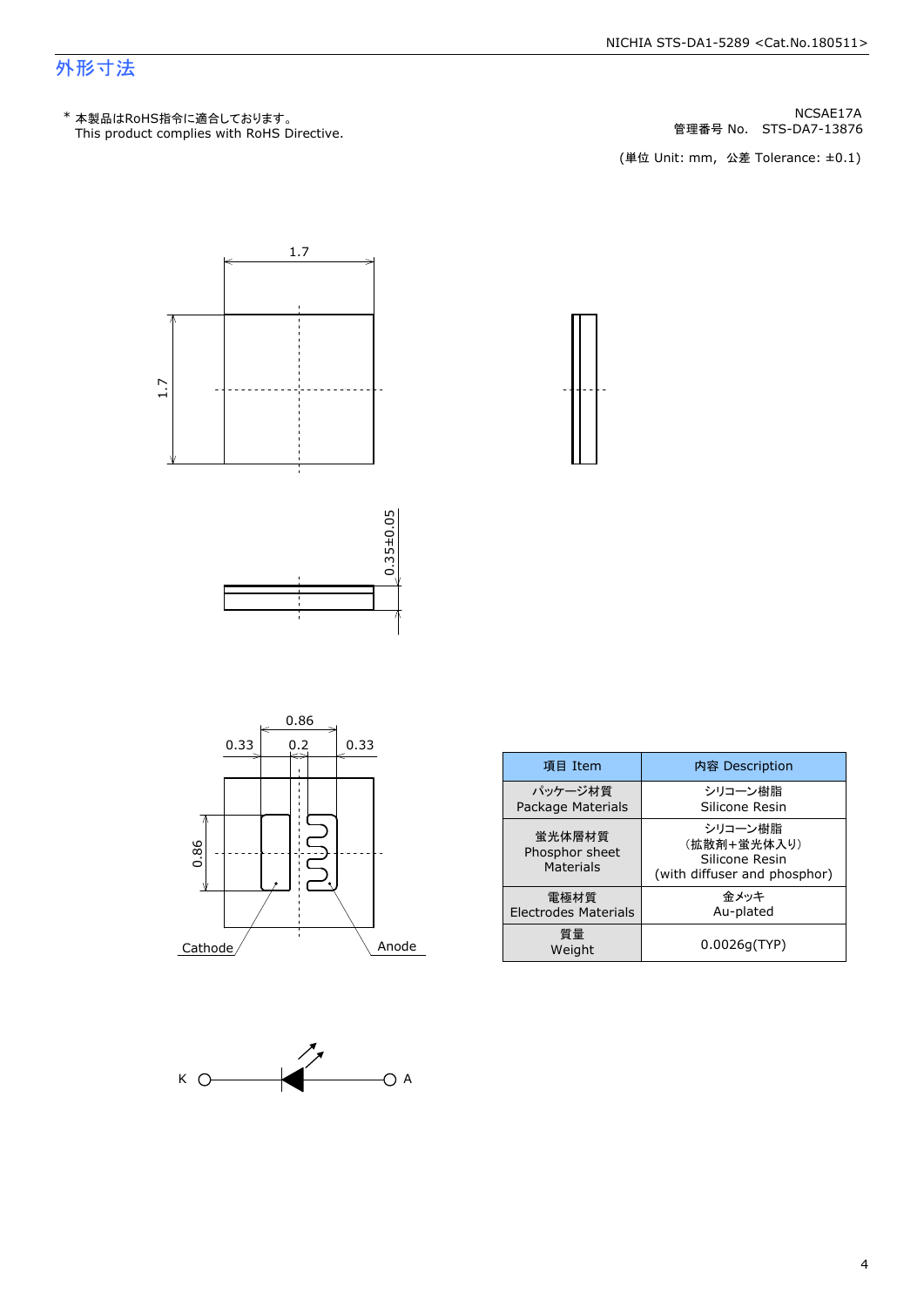### はんだ付け

● リフロー条件(Pb フリーはんだ使用時)



● 推奨取り付けパターン



- \* 本製品は、リフロー対応品です。 ディップはんだ、手はんだについては保証できません。
- \* リフローはんだは 2 回までとして下さい。
- \* ピーク温度からの冷却温度勾配が緩やかになるように配慮して、急冷却を避けて下さい。
- \* 大気リフローの場合、リフロー時の熱や雰囲気の影響により、光学的劣化を起こすことがあります。リフローに際しては、窒素リフローを推奨します。
- \* 本製品は、封止材料にシリコーン樹脂を用いているため、上面の封止部が柔らかく、力が加わると傷、欠け、剥がれ、製品の変形、断線や信頼性に影響 を及ぼす恐れがあります。封止部に圧力を加えないで下さい。
- \* 基本的にはんだの取り付け後の修正は行わないで下さい。
- \* はんだ付け時、加熱された状態で LED にストレスを加えないで下さい。
- \* 実装機を使用する場合は、本製品にあった吸着ノズルを選定下さい。
- \* あくまで推奨ランドは LED を問題無く取り付けられるランドサイズとなっています。高密度実装などで実装精度が必要となる場合は、それに適したランド形 状を検討下さい。
- \* フラックスを使用する場合はノンハロゲンタイプを推奨します。また LED に直接フラックスがかかるような工程設計は行わないで下さい。
- \* 取り付けパターンに対して、はんだ種類及びはんだ塗布量が問題ないことを事前に確認して下さい。
- \* 電極パターンが全てパッケージの裏面にあるため、はんだ部が外観では確認できません。貴社にてはんだ条件を充分に確認の上でご使用下さい。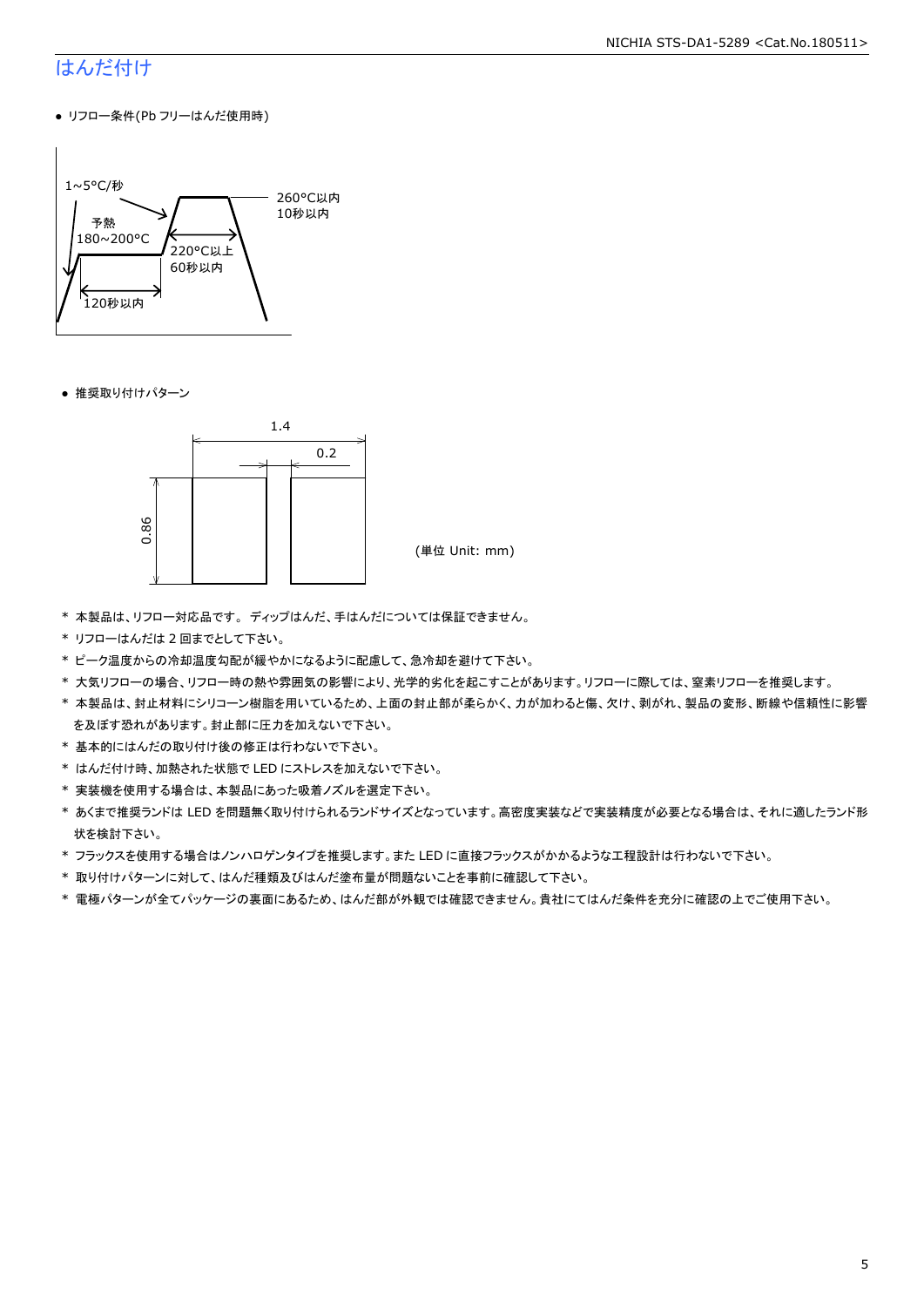### テーピング仕様

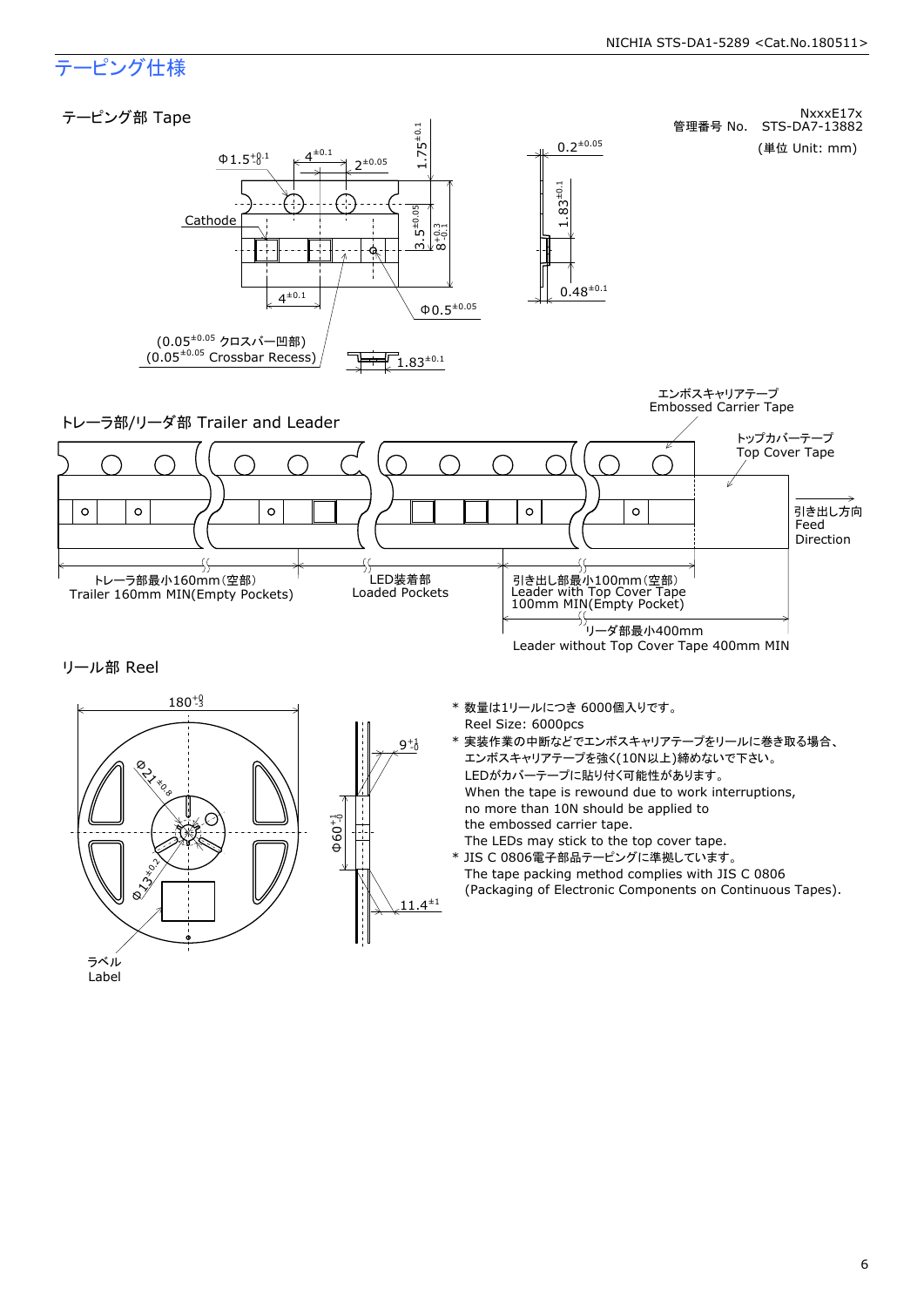### 梱包仕様

シリカゲルとともにリールをアルミ防湿袋に入れ、熱シールにより封をします。<br>Reels are shipped with desiccants in heat-sealed moisture-proof bags.

Nxxxxxxx<br>STS-DA7-4989 管理番号 No.



アルミ防湿袋を並べて入れ、ダンボールで仕切ります。<br>Moisture-proof bags are packed in cardboard boxes<br>with corrugated partitions.





- 客先型名を\*\*\*\*\*\*\*で示します。<br>客先型名が設定されていない場合は空白です。<br>\*\*\*\*\*\*\* is the customer part number.<br>If not provided, it will not be indicated on the label.
- ロット表記方法についてはロット番号の項を<br>参照して下さい。 \* ロット表記方法についてはロット番号の項を<br>参照して下さい。<br>For details, see "LOT NUMBERING CODE"<br>in this document.
- The label does not have the RANK field for \* ランク分けがない場合はランク表記はありません。<br>The label does not have the RANK field fi<br>un-ranked products.
- 
- \* 取り扱いに際して、落下させたり、強い衝撃を与えたりしますと、製品を損傷させる原因になりますので注意して下さい。<br>Do not drop or expose the box to external forces as it may damage the products.<br>\* ダンボールには防水加工がされておりませんので、梱包箱が水に濡れないよう注意して下さい。<br>Do not expose to water. The box is n \* 本製品はテーピングしたのち、輸送の衝撃から保護するためダンボールで梱包します。<br>Products shipped on tape and reel are packed in a moisture-proof bag.<br>They are shipped in cardboard boxes to protect them from external forces during transportation.<br>\* 取り扱いに際して、落
- \* ダンボールには防水加工がされておりませんので、梱包箱が水に濡れないよう注意して下さい。
-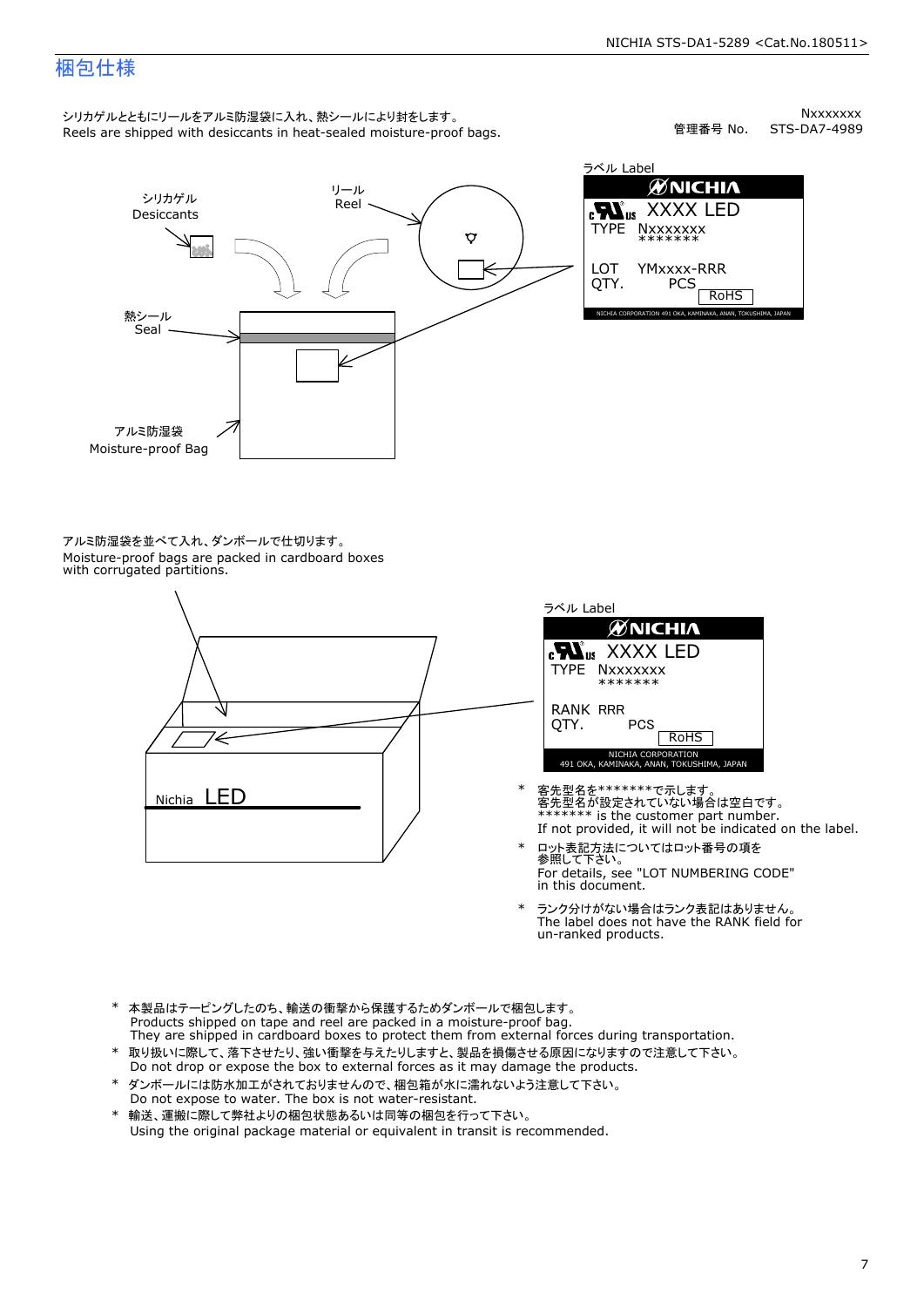### ロット番号

ロット番号は以下のように英数字で表記します。

- YMxxxx RRR
- Y 製造年

| 年    |   |
|------|---|
| 2017 | Н |
| 2018 |   |
| 2019 |   |
| 2020 | Κ |
| 2021 |   |
| 2022 |   |

#### M - 製造月

| 月          | M | 月  | М |
|------------|---|----|---|
|            |   |    |   |
|            |   | 8  | 8 |
| 3          | ₹ | 9  | q |
|            |   | 10 |   |
|            | 5 | 11 | R |
| $\epsilon$ | 6 | 12 |   |

xxxx-当社管理番号

RRR-色度ランク、光束ランク、順電圧ランク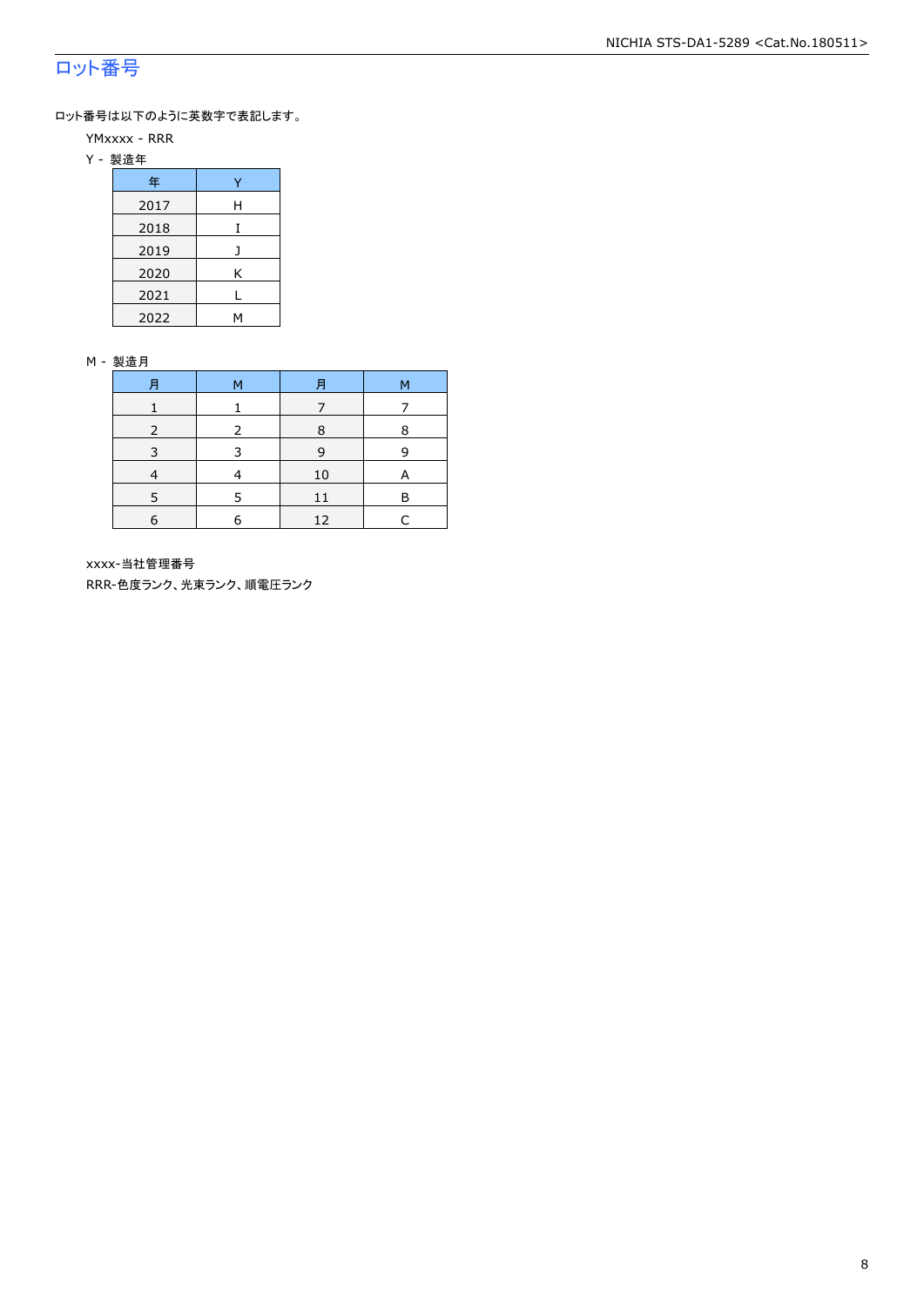## ディレーティング特性

NCSxE17A 管理番号 No. STS-DA7-13881



ケース温度測定部温度-許容順電流特性 **Temperature at Measurement Point on a Case vs Allowable Forward Current**





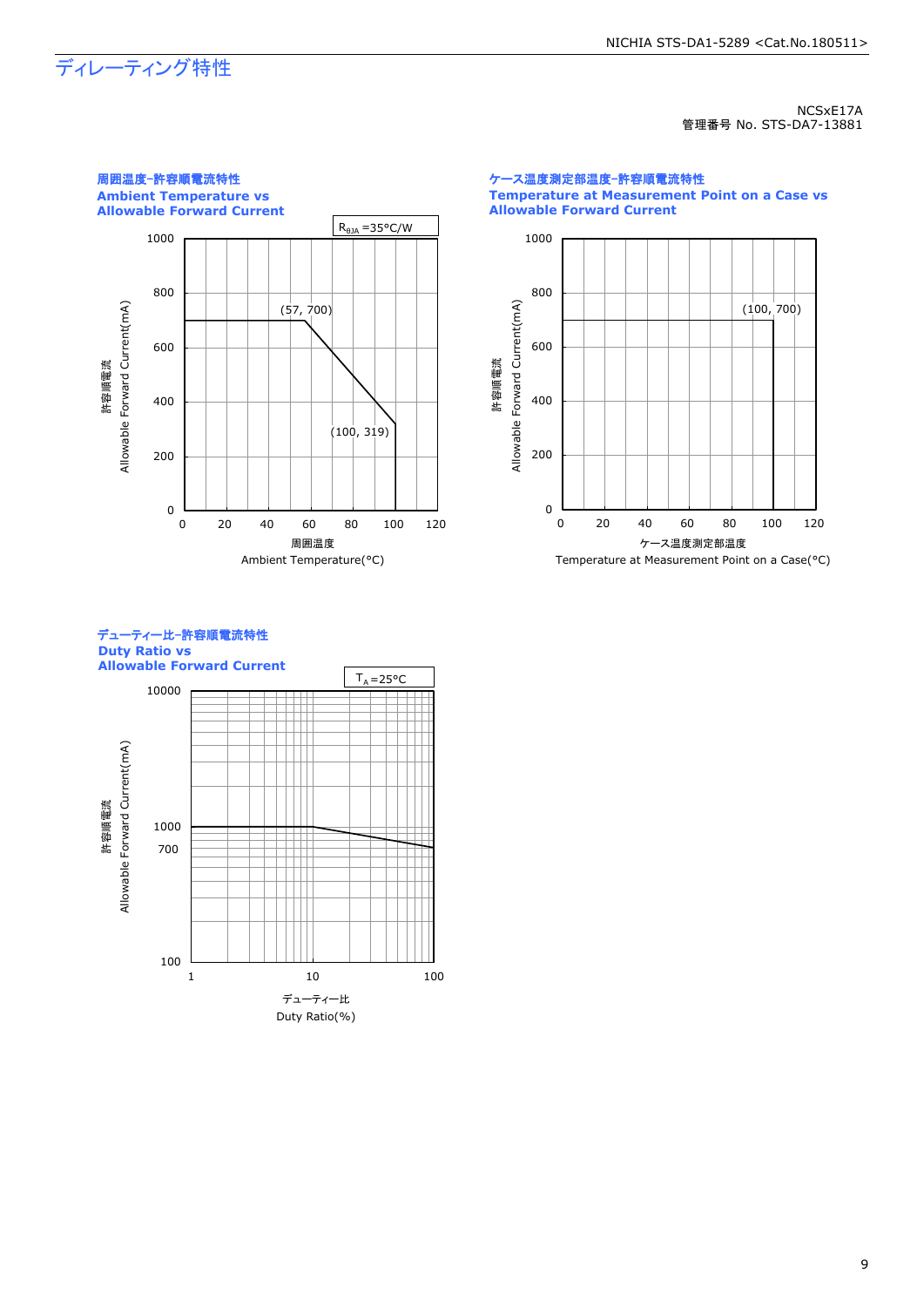#### NICHIA STS-DA1-5289 <Cat.No.180511>

### 光学特性

\* 本特性は参考です。 All characteristics shown are for reference only and are not guaranteed.

NCSAE17A 管理番号 No. STS-DA7-13852





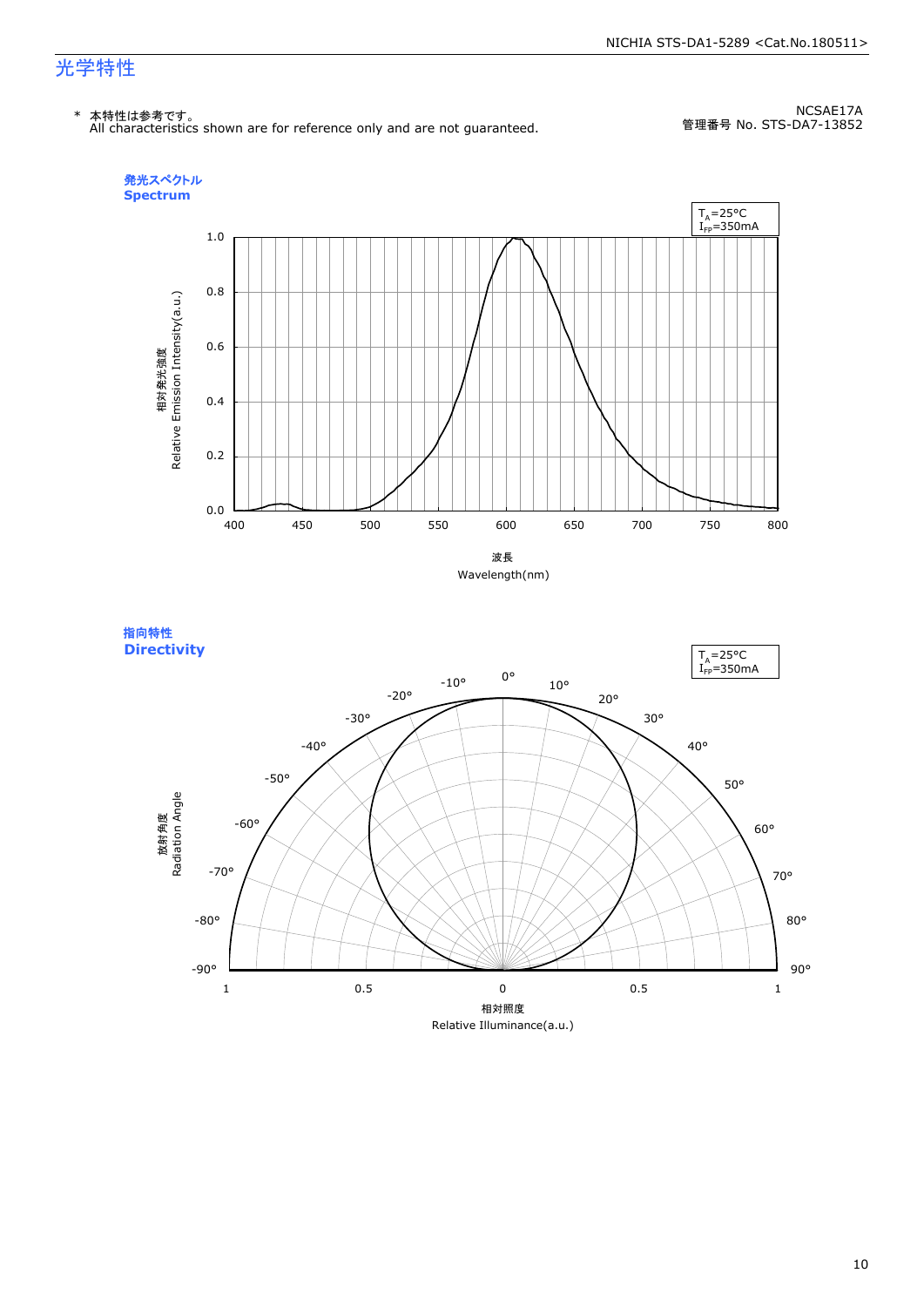### 電流温度特性

#### \* 本特性は参考です。

All characteristics shown are for reference only and are not guaranteed.

NCSAE17A 管理番号 No. STS-DA7-13853

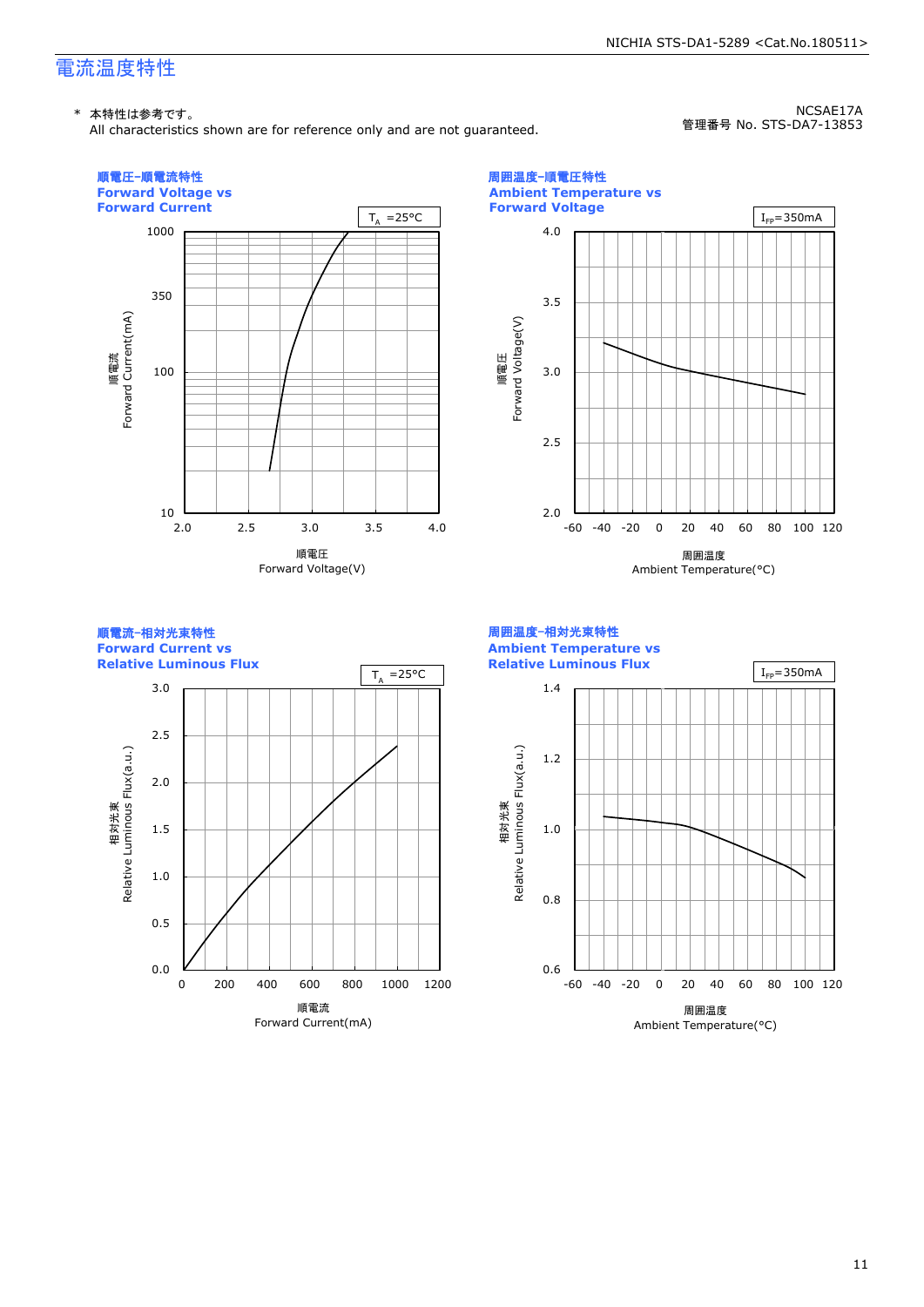### 電流温度特性

#### \* 本特性は参考です。

All characteristics shown are for reference only and are not guaranteed.

NCSAE17A 管理番号 No. STS-DA7-13854



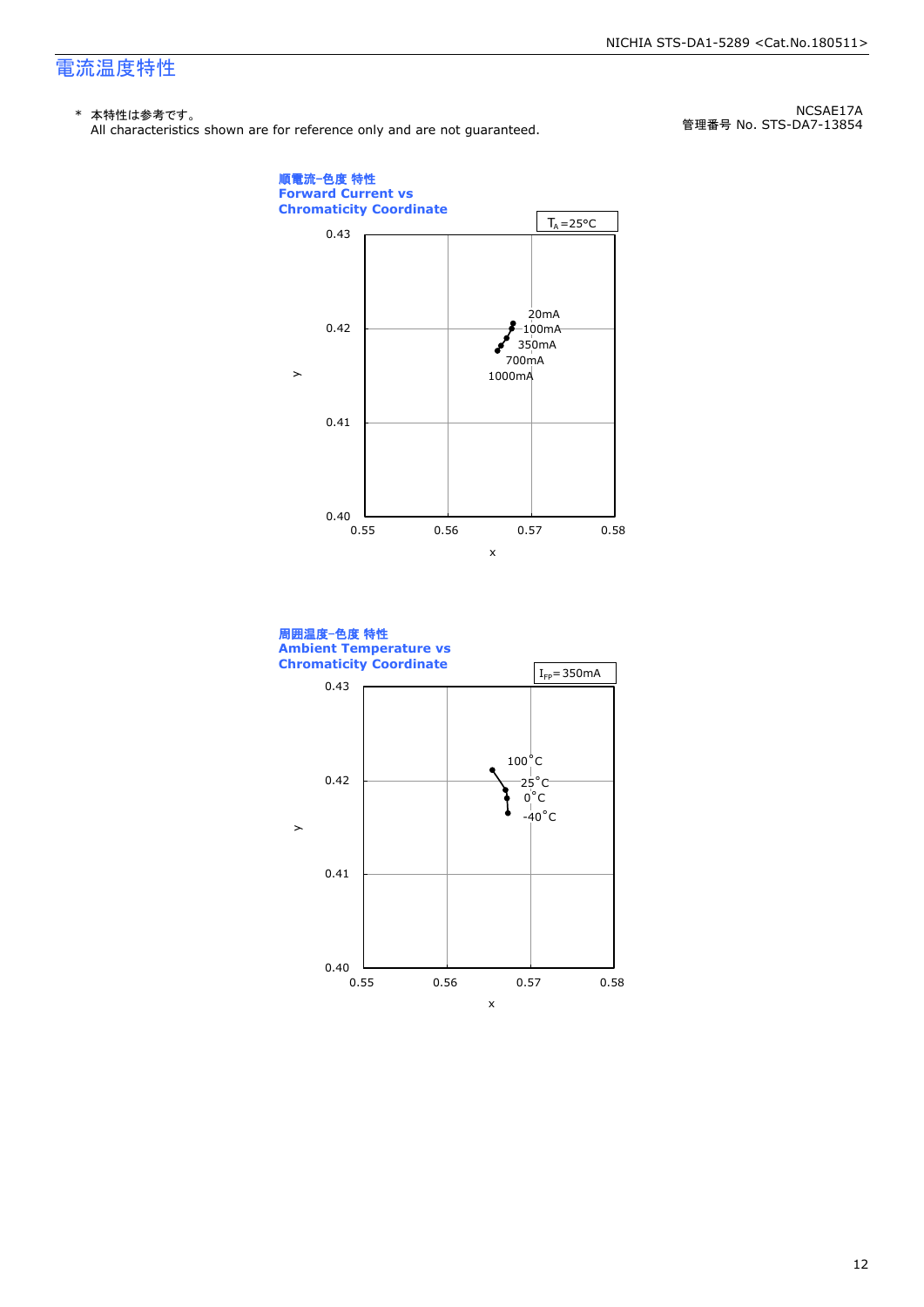### 信頼性

### (1) 試験項目と試験結果

| 試験項目      | 参照規格          | 試験条件                                       | 試験時間     | 故障判定<br>基準 No. | 故障数/試験数 |
|-----------|---------------|--------------------------------------------|----------|----------------|---------|
| はんだ耐熱性    | JEITA ED-4701 | $T_{\text{std}} = 260$ °C, 10 秒, 2 回       |          | #1             | 0/22    |
| (リフローはんだ) | 300 301       | (前処理 30°C, 70%, 4 週間)                      |          |                |         |
| はんだ付け性    | JEITA ED-4701 | $T_{\text{std}} = 245 \pm 5^{\circ}$ C, 5秒 |          | #2             | 0/22    |
| (リフローはんだ) | 303 303A      | 鉛フリーはんだ(Sn-3.0Ag-0.5Cu)                    |          |                |         |
| 温度サイクル    | JEITA ED-4701 | -40°C(30分)~25°C(5分)~                       | 100 サイクル | #1             |         |
|           | 100 105       | 100°C(30 分)~25°C(5 分)                      |          |                | 0/22    |
| 温湿度サイクル   | JEITA ED-4701 | 25°C~65°C~-10°C, 90%RH                     | 10 サイクル  |                |         |
|           | 200 203       | 24 時間/1 サイクル                               |          | #1             | 0/22    |
|           | JEITA ED-4701 |                                            |          | #1             | 0/22    |
| 高温保存      | 200 201       | $T_A = 100^{\circ}C$                       | 1000 時間  |                |         |
| 高温高湿保存    | JEITA ED-4701 |                                            | 1000 時間  | #1             | 0/22    |
|           | 100 103       | $T_A = 60^{\circ}$ C, RH = 90%             |          |                |         |
|           | JEITA ED-4701 |                                            | 1000 時間  | #1             | 0/22    |
| 低温保存      | 200 202       | $T_A = -40$ °C                             |          |                |         |
| 連続動作      |               | $T_A = 25$ °C, I <sub>F</sub> =700mA       | 1000 時間  | #1             | 0/22    |
|           |               | 試験基板は下記注記参照                                |          |                |         |
|           |               | $T_A = 100$ °C, I <sub>F</sub> = 300 mA    |          |                | 0/22    |
| 高温連続動作    |               | 試験基板は下記注記参照                                | 1000 時間  | #1             |         |
|           |               | 60°C, RH=90%, IF=650mA                     |          |                |         |
| 高温高湿連続動作  |               | 試験基板は下記注記参照                                | 500 時間   | #1             | 0/22    |
|           |               | $T_A = -40$ °C, I <sub>F</sub> =700mA      |          |                |         |
| 低温連続動作    |               | 試験基板は下記注記参照                                | 1000 時間  | #1             | 0/22    |
|           | JEITA ED-4701 | 200m/s <sup>2</sup> , 100~2000~100Hz, 4分   |          |                |         |
| 振動        | 400 403       | 3 方向, 4 サイクル                               | 48分      | #1             | 0/22    |
| 自然落下      |               | 落下高さ 75cm, 3回                              |          | #1             | 0/22    |

注記:

1) 試験基板: FR4 t=1.6mm、銅箔 t=35μm、熱抵抗 RθJA≈35℃/W

2) 測定は LED が常温に戻ってから行います。

#### (2) 故障判定基準

| 基準 No. | 項目               | 条件                       | 判定基準                    |
|--------|------------------|--------------------------|-------------------------|
|        | 順電圧(VF)          | $I_F = 350mA$            | $>$ U.S.L. $\times$ 1.1 |
| #1     | 光束( $\Phi_{V}$ ) | $IF=350mA$               | $<$ L.S.L. $\times$ 0.7 |
|        | 逆電流 $(I_R)$      | $V_R = 5V$               | $>$ U.S.L $\times$ 2.0  |
| #2     | はんだぬれ性           | $\overline{\phantom{a}}$ | はんだぬれ面積率が 95%未満         |

規格最大値(Upper Specification Limit) 規格最小値(Lower Specification Limit)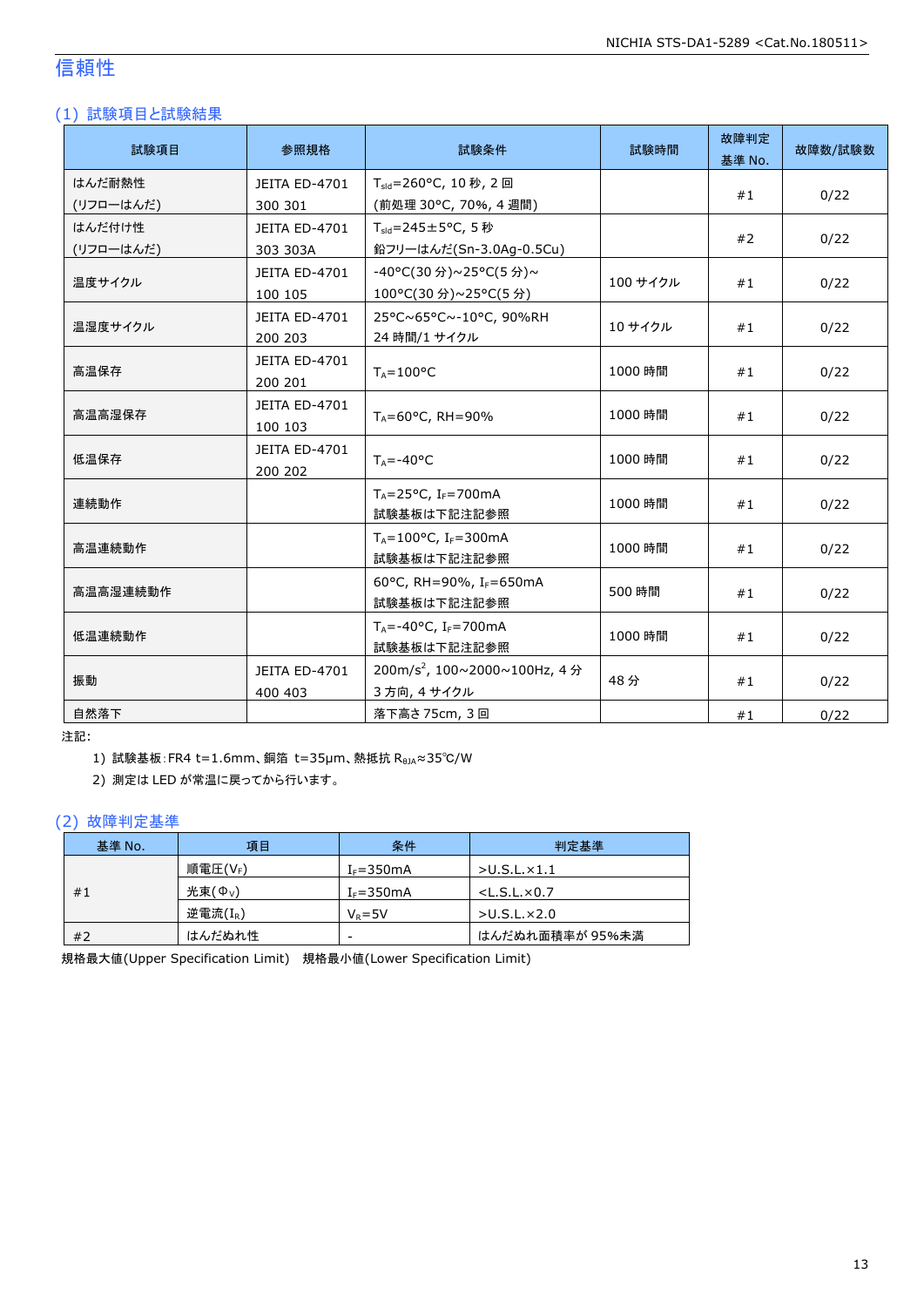### 注意事項

#### (1) 保管

|    | 条件        | 温度                    | 湿度       | 期間        |
|----|-----------|-----------------------|----------|-----------|
|    | アルミ防湿袋開封前 | $30^{\circ}$ C<br>以下  | 90%RH 以下 | 納入日より1年以内 |
| 保管 | アルミ防湿袋開封後 | $30^{\circ}$ C<br>,以下 | 70%RH 以下 | · 週間以内    |

● 本製品は、MSL2a に相当します。MSL については IPC/JEDEC STD-020 をご確認下さい。

- 保管期間内に実装を完了させて下さい。
- 本製品は、パッケージに吸収された水分がはんだ付け時の熱で気化膨張することにより、界面の剥離が発生し光学的劣化を起こす可能性があります。そ のためお客様にて実装するまでの、吸湿量を最小限に抑えるため防湿梱包を実施しております。アルミ防湿袋に入っているシリカゲルは吸湿が進むと青 色から赤色へ変色します。
- アルミ防湿袋を開封後は上記の条件を越えないようにはんだ付けを完了下さい。万一未使用の LED が残った場合は、シリカゲル入り密閉容器等で保管 下さい。なお当社防湿袋に戻し、再封印することを推奨します。
- 電極部分は、金メッキが施されております。腐食性ガス等を含む雰囲気にさらされますと、メッキ表面が変質し、はんだ付け性に問題が生じる事がありま す。保管時は密閉容器等で保管して下さい。なお当社防湿袋に戻し、再封印することを推奨します。
- 実機に使用する部材(パッキン、接着剤など)については、メッキ表面への影響を考慮して、硫黄成分を含有しているものの使用を避けて下さい。メッキの 表面異常は、導通・接続不良に繋がる可能性があります。また、パッキンを使用する場合は、シリコーンゴム材質のものを推奨します。その際、低分子量 のシロキサンによる機器の接点不良に注意して下さい。
- 急激な温度変化のある場所では、結露が起こりますので温度変化の少ない場所に保管して下さい。
- 埃の多い環境での保管は避けて下さい。
- 直射日光や室温を超えるような環境に長期間さらさないで下さい。

#### (2) 使用方法

● LED 毎に絶対最大定格を超えないように回路設計を行って下さい。LED 毎に定電流駆動することを推奨致します。また定電圧駆動する場合は、(A)の回 路は LED の順電圧の影響により LED に流れる電流がばらつく可能性がありますので、(B)の回路を推奨します。



- 本製品は、順方向電流駆動でご使用下さい。また、非点灯時には順逆とも電圧がかからないように配慮下さい。特に逆電圧が連続的に加わる状態は、マ イグレーションを発生させる可能性があり、素子にダメージを与える場合がありますので避けて下さい。長時間使用しない場合は、安全のために必ず主電 源スイッチを切って下さい。
- 本製品は LED の諸特性が安定する定格電流の 10%以上でご使用されることを推奨します。
- マトリックス動作をさせる際は、素子にかかる逆方向電圧が最大定格を超えないように注意下さい。
- 雷サージなどの過電圧が LED に加わらないようにして下さい。
- 屋外で使用される場合は、十分な防水対策、湿度対策、塩害対策を施してご使用下さい。

#### (3) 取り扱い上の注意

- 素手で本製品を取り扱わないで下さい。表面が汚れ、光学特性に影響を及ぼすことがあります。また場合によっては、製品の変形や断線が起こり、不灯 の原因になることがあります。
- 本製品は、非常に柔らかい封止樹脂を使用しております。封止樹脂表面に直接に触れると樹脂部の傷、破損の原因となる可能性があります。また樹脂部 に圧力をかけると、断線や不灯につながることがあります。ピンセットで本製品を取り扱う場合は、封止樹脂に触れないようにし、製品へ過度な圧力を掛け ないようにして下さい。
- 本製品を落下させてしまった場合には、製品の変形などが発生することがありますのでご注意下さい。
- 本製品の実装後に基板は積み重ねしないで下さい。実装した基板を重ねると、基板が樹脂部に衝撃を与え樹脂部の傷、欠け、剥がれ、変形・断線、LED 剥がれが発生し、不灯の原因になります。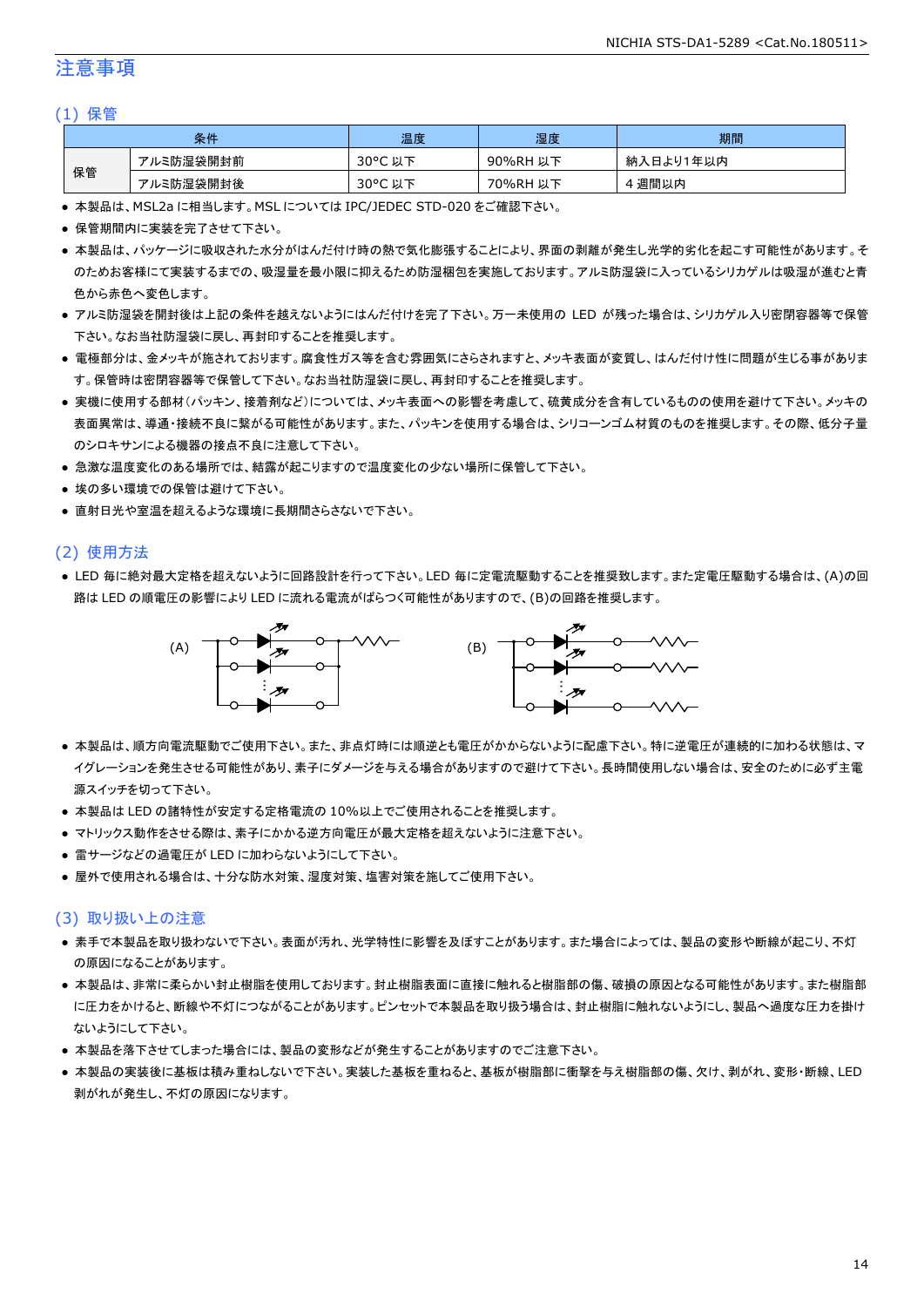#### (4) 設計上の注意

- LED を基板にはんだ付けした後の基板分割工程などで基板が曲がると、パッケージ割れが発生することがありますので基板のたわみやねじりに対して極 力ストレスの加わらないような LED 配置にして下さい。
- 基板分割部では LED の取り付け位置によって機械的ストレスが変化しますので、最もストレスが加わらないような位置に配置して下さい。
- 基板分割時は、手割りを避け、専用治具にて行って下さい。
- LED 周辺で使用する部材(筐体、パッキン、接着剤、2 次レンズ、レンズカバーなど)から放出された揮発性有機化合物は、LED のレンズや封止樹脂を透 過する可能性があります。特に密閉状態では、これらの揮発性有機化合物が熱や光子エネルギーにさらされると変色が起こり LED の光出力が大幅に低 下したり、色ずれが発生する可能性があります。また、空気の循環をよくすることで、光出力の低下や色ズレが改善されることがあります。密閉状態でご使 用される場合は、実機点灯試験による光学評価で異常なきことの確認をお願いします。
- 基板の製品取り付けパターン部及び製品直下部には、ソルダーレジストがかからない構造(下図参照、 Non Solder Mask Defined パッド(以下 NSMD))を推奨します。

#### 実装、放熱に関する一連のアプリケーションノートは弊社ホームページ「**LED** テクニカルデータ」をご確認ください。



#### (5) 静電気に対する取り扱い

● 本製品は静電気やサージ電圧に敏感で、素子の損傷や信頼性低下を起こすことがあります。取り扱いに際しては、以下の例を参考に静電気対策を十分 行って下さい。

リストストラップ、導電性衣類、導電靴、導電性床材等による電荷の除去

作業区域内の装置、治具等の接地による電荷の除去

- 導電性材料による作業台、保管棚等の設置
- 使用機器、治具、装置類や作業区域内は適切に接地をして下さい。また、実装される機器等についてもサージ対策の実施を推奨します。
- 治具、装置類にガラスやプラスチックなどの絶縁体を使用される場合は以下の例を参考に対策を十分行って下さい。

導電性材料による導電化

加湿による帯電防止

除電器(イオナイザ)による電荷の中和

- 本製品を機器に実装後、特性検査をする際には、静電気による損傷の有無も併せて確認して頂くようお願いします。電流を下げて(1mA 以下推奨)順電 圧検査又は発光検査を実施することで、損傷の有無は検出できます。
- 損傷した LED には、リーク電流が著しく大きくなる、順方向の立ち上がり電圧が低下する、低電流で発光しなくなる等の異常が現れます。 不合格判定基準: (VF<2.0V at IF=0.5mA)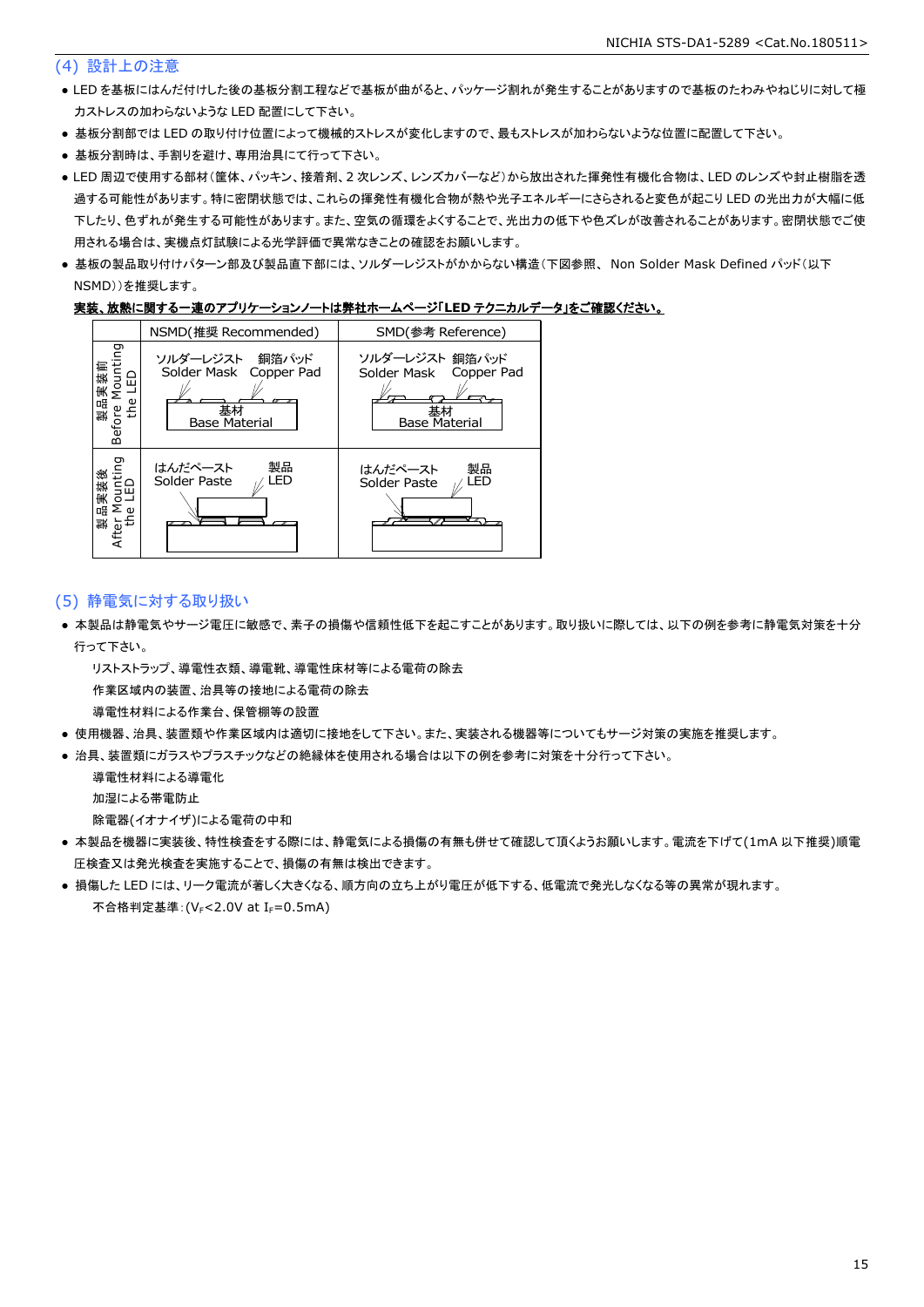#### (6) 熱の発生

- 本製品をご使用の際は、熱の発生を考慮して下さい。通電時の素子の温度上昇は、実装する基板の熱抵抗や本製品の集合状態により変化します。熱の 集中を避け、本製品周囲の環境条件により最大ジャンクション温度(T))を超えることがないよう配慮下さい。
- 本製品周囲の温度条件(TA)により使用電流を決め放熱等の処理を施して下さい。
- 温度についての関係は、次の2つの式で表されます。
	- 1)  $T_1 = T_A + R_{\thetaJA} \cdot W$  2)  $T_1 = T_C + R_{\thetaJC} \cdot W$ 
		- \*T<sub>1</sub>=ジャンクション温度: °C、TA=周囲温度: °C

 $T_C = \mathcal{F} - \mathcal{F}$ 温度: °C

RθJA=ダイスから周囲空気までの熱抵抗: °C/W

R<sub>0JC</sub>=ダイスから T<sub>C</sub> 測定ポイントまでの熱抵抗: °C/W

 $W = \frac{1}{2} \lambda \frac{1}{2} \sum_{r=1}^{\infty} (I_r \times V_r)$ : W

 $T_c$  Measurement Point



● 本製品を実装した後、Tcを実測することは困難です。アプリケーションノートにて Tc以外の点を実測することで T」を推定する手法を示しています。実装、 放熱などの一連のアプリケーションノートは弊社ホームページ「**LED** テクニカルデータ」をご確認ください。

(7) 洗浄

- ぬれた雑巾、ベンジン、シンナーなどで LED を拭かないで下さい。
- 洗浄する場合は、イソプロピルアルコールを使用して下さい。その他の洗浄剤の使用に当たってはパッケージ及び樹脂が侵され不具合発生の原因となる 場合がありますので、問題のないことを十分確認の上での使用をお願い致します。フロン系溶剤については、世界的に使用が規制されています。
- LED に汚れが付着した場合にはイソプロピルアルコールを布に付けて良く絞って汚れを拭き取って下さい。
- 超音波洗浄は、基本的には行わないで下さい。やむをえず行う場合は、発振出力や基板の取り付け方により LED への影響が異なりますので、予め実使 用状態で異常のない事を確認の上実施下さい。

#### (8) 目の安全性

- 2006 年に国際電気委員会(IEC)からランプ及びランプシステムの光生物学的安全性に関する規格 IEC 62471 が発行され、LED もこの規格の適用範 囲に含められました。 一方、2001 年に発行されたレーザー製品の安全に関する規格 IEC 60825-1 Edition1.2 において、LED が適用範囲に含まれ ていましたが、2007 年に改訂された IEC 60825-1 Edition2.0 で LED が適用除外されました。但し、国や地域によっては、依然として IEC 60825-1 Edition1.2 と同等規格を採用し、LED が適用範囲に含められています。これらの国や地域向けには、ご注意下さい。IEC62471 によって分類される LED のリスクグループは、放射束や発光スペクトル、指向性などによって異なり、特に青色成分を含む高出力ではリスクグループ 2 に相当する場合もあり ます。LED の出力を上げたり、LED からの光を光学機器にて集光したりするなどした状態で、直視しますと眼を痛めることがありますので、ご注意下さい。
- 点滅光を見つづけると光刺激により不快感を覚えることがありますのでご注意下さい。又、機器に組み込んでご使用される場合は、光刺激などによる第三 者への影響をご配慮下さい。